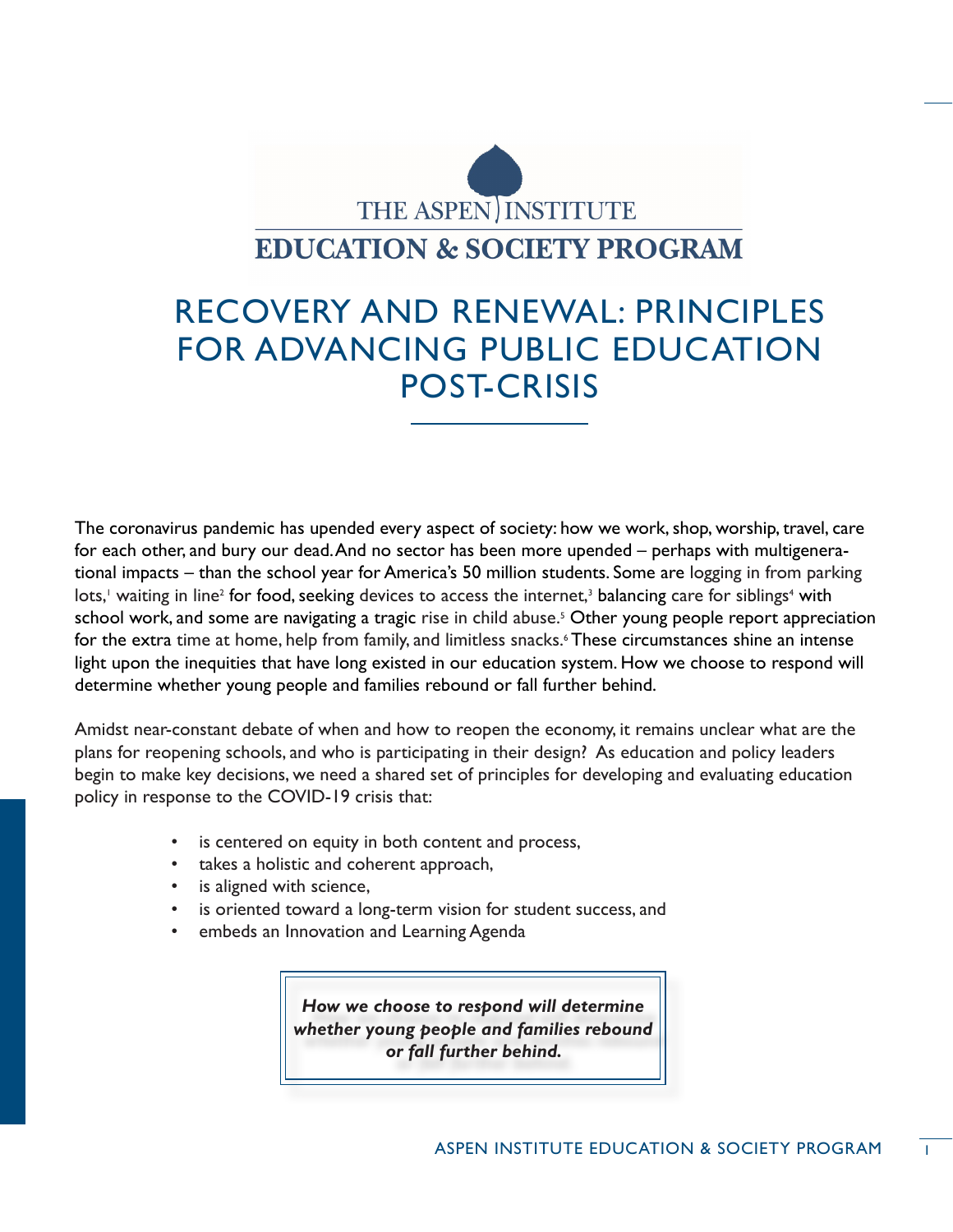# This is a Moment of Reckoning for Public Education – and America

The crisis already is revealing a lot about where we are as a country and an education sector: We've seen heroic dedication from educators and school food-service workers who were first responders in this pandemic,<sup>7</sup> demonstrating how society relies on schools for much more than reading, writing, and arithmetic. In addition to academic learning and food, schools provide safety, healthcare, and mental health services; communication, coping and time management skills; and nurturing relationships that are key to thriving as children and adults. Sadly, we've also seen how levels of inequality and insecurity historically imposed on children make a mockery of equal opportunity: Those who were behind are falling further behind; the digital divide is not just real it's a travesty, meaning even the ability to stay in touch with students varies dramatically based on where they live.

The gravity and complexity of this moment are intensified by historic shifts already underway before the pandemic: after broad political support for the last 35 years, waning support for the assessment-and-accountability reform agenda, the devolution of federal authority to states, and increasingly politicized debates about the meaning of equity already were creating a perfect storm for education policy. The social contract that public schools represent is overdue for renewal. Public education now needs to be re-envisioned in ways that meet the emergency while also setting a course that improves on the status quo. "Education will never go back to the way it was before the crisis" is a common refrain, but public education is extraordinary in its resistance to change, so we should not be naïve about receptivity to innovation or the system's inclination to snap back to prior practice even when change is urgently needed and broadly desired.

We've become accustomed to operating in a low-trust environment in education, which hampers our ability to accomplish great things. The challenge – and opportunity – of reopening public schools calls on all of us to clarify the principles and enduring values we want to live by, and use these to build common ground where we can. Establishing shared principles creates a context for productive debates and better decisions on contentious issues, even as disagreements endure on the right course of action. As policymakers and advocates endeavor to navigate public education toward a better future for young people and our country, the following five principles should guide decisions: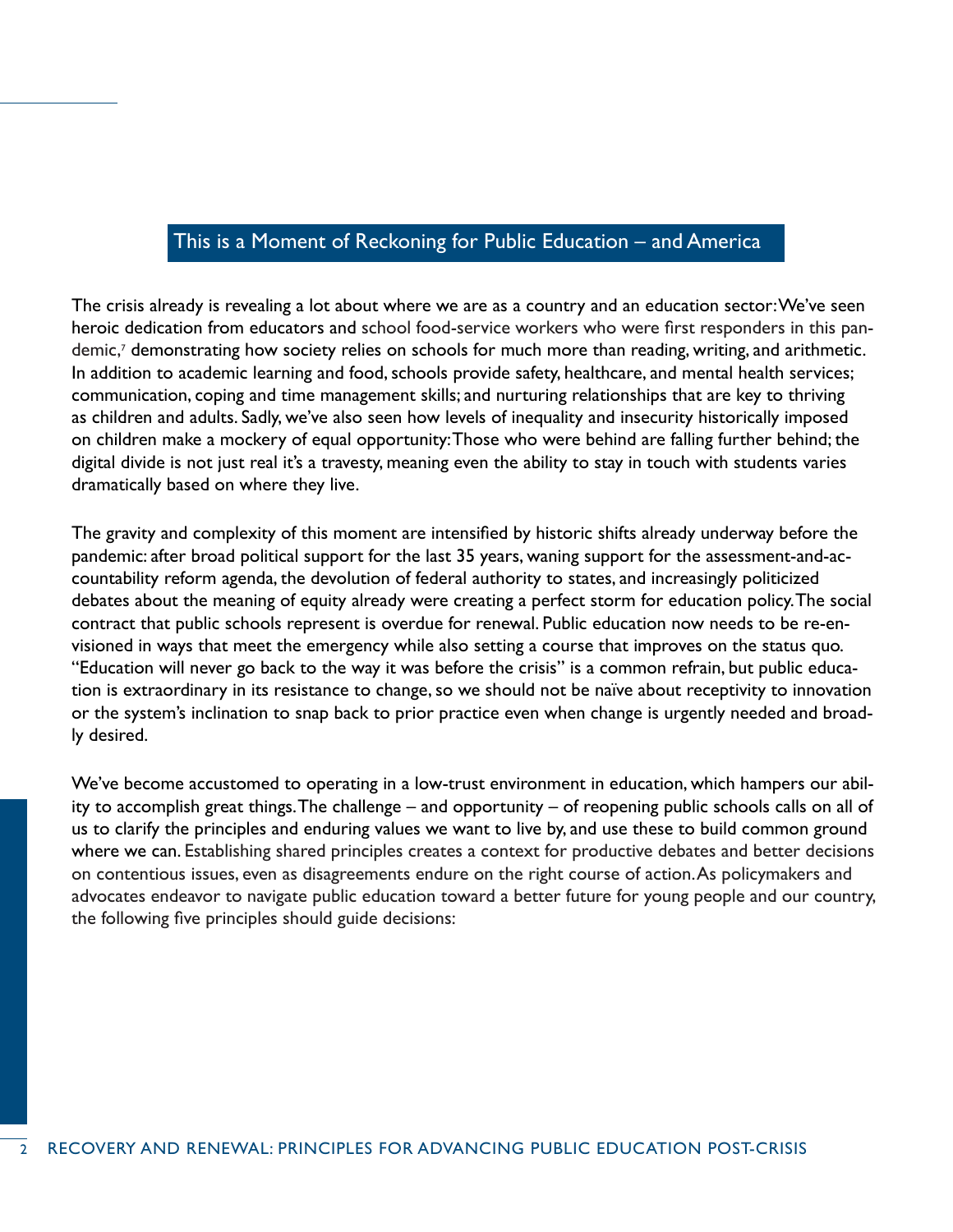# **1. Ensure Equity and Engagement**

Consensus has rapidly emerged about this crisis in the context of equity:

- More than half of all the students in public education rely on schools for free or subsidized meals,<sup>8</sup> and with record numbers of unemployment claims, food insecurity will become even more acute through the economic downturn unless policymakers act to address it.
- The shift to distance learning highlights the digital divide; students from low-income families, students in rural communities, and students of color are much less likely to have internet access<sup>9</sup> and a device on which to learn, or a quiet and safe space for schoolwork.
- The stress and trauma of closures are not evenly distributed because students from low-income families and students of color are much more likely to have parents who can't work from home or who have lost their jobs, so they are more likely to be in financial distress.
- More harrowing, schools are often the first to alert child welfare authorities in cases of suspected neglect and abuse. Much of this will go undetected during distance learning, even though child abuse and domestic violence are probably exacerbated<sup>10</sup> by increased stress, uncertainty, and loss of income experienced during stay-at-home orders.

But policymakers must be clear-eyed that *the inequities described above are replicated and exacerbated by previously existing inequity inside of school.* Every powerful driver of learning is provided to white and affluent students more than students of color and students from low-income families: learning environments that are safe, nurturing, and foster belonging; academic content that is rigorous and relevant; teaching staff who

see and value students' cultures and communities. Going back to the status quo ante would leave many students and communities without what they need educationally. Any response must also include a renewal in our promise to provide equal opportunities to learn and thrive.

Equity is about providing resources relative to need, but it is also about *who decides*. Education reform, for all its accomplishments, often alienated schools from communities, as education leaders were rewarded for allegiance to goals and strategies that emanated from far away. While it is vital to value expertise and knowledge from research, solutions that are effective and advance equity in education are highly context-specific and give as much regard to the lived experiences, values, and choices of

*Are those who are most directly affected at the table when decisions are made, which issues are best decided by state policy vs. those left to local leaders, and ultimately -- when the state decides for everyone, does it advance the interests of those furthest from opportunity?* 

families and local leaders. So policymakers need to ask: *Are those who are most directly affected at the table when decisions are made, which issues are best decided by state policy vs. those left to local leaders, and ultimately -- when the state decides for everyone, does it advance the interests of those furthest from opportunity?* Their answer must be to include the voices of parents and students<sup>11</sup> in plans to reopen and re-imagine schools.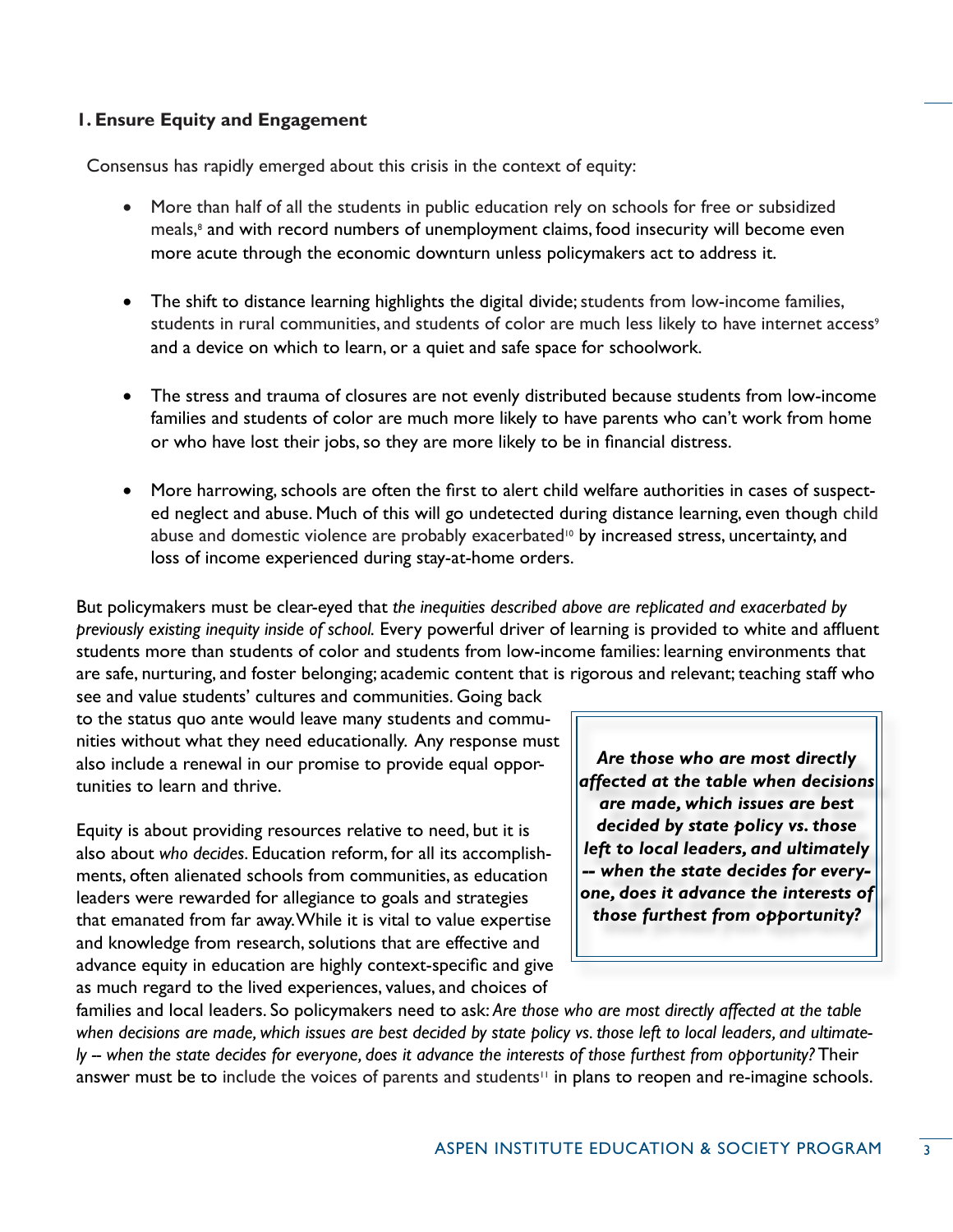# **2. Take a Holistic View to Set a Coherent Strategy**

Momentous decisions need to be taken over the coming year – starting now and continuing through the 2020-21 state legislative sessions. Schools and students are not silos of policy and practice. State leaders need to see all the issues together so they can relate specific decisions to the whole. If every issue is treated serially, on its own and by level of urgency, decisions made by different divisions and different levels of government won't be aligned, and school leaders will be left to sort out the confusion. State leaders in Maryland,<sup>12</sup> New York,<sup>13</sup> Tennessee<sup>14</sup> have already indicated they'll be reining in previous plans to grow education spending and others are likely to follow as state budgets are going to be under immense strain over the next few years. Given this, early decisions will set priorities and constrain the range of options available

*If every issue is treated serially, on its own and by level of urgency, decisions made by different divisions and different levels of government won't be aligned, and school leaders will be left to sort out the confusion.*

even a few months later, which makes it especially important to devise a strategy for ensuring coherence among different decisions.

We only need look to the 2009 stimulus for examples of incoherent policy from which to learn. School systems were instructed to use stimulus funds to stem job loss *and* exhorted to use the same money to advance reform, without guidance on how to reconcile the inherent tension. Race to the

Top winners were required to introduce tougher academic standards and tests -- and insert scores from the new, tougher tests into teacher evaluations *at the same time*; this policy directive was then applied to almost every state through NCLB waivers. The collision of these policies created substantive and political challenges – ultimately leading to testing opt-outs among progressives, vilifying Common Core among conservatives, and an accountability backlash that still simmers. The strain this time is more likely to relate to the prioritization and sequencing of social-emotional vs. academic supports and increased technology needed to support distance learning, but the danger of incoherence, competing timelines, and mixed messages to the field are as acute as ever.

Coherence also requires coordinating efforts across all youth-serving public agencies and community partners who support youth development. The needs of young people in getting through and beyond this crisis are too great for schools, or any single entity, to handle on its own. There will not be enough money or human capacity to afford duplication of efforts, or operating in silos. State children's cabinets<sup>15</sup> and city-wide leadership<sup>16</sup> will be critical in coordinating care and marshaling resources efficiently to help students recover, and thrive.

The governors, state education chiefs, legislators, and state board of education members – as well leaders in other youth-serving agencies and early and higher education – need a coordinated, multi-agency response and clarity regarding respective roles among state actors and between state vs. local leaders – a through-line with the clear and achievable destination of student success.

### **3. Ground the Work in the Science of Learning**

We know so much more about how people learn than we did 20 years ago, creating actionable insights that are especially relevant right now.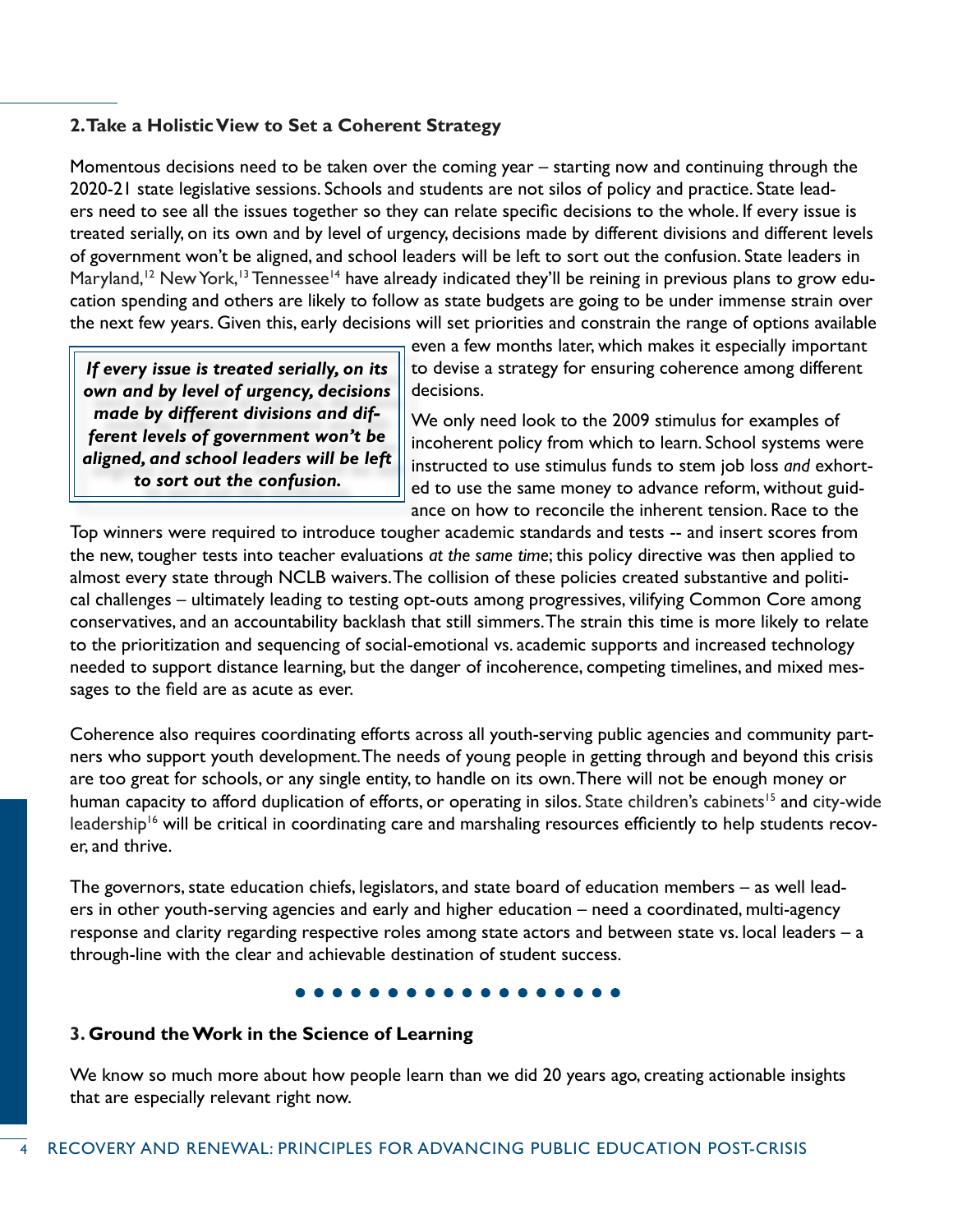Academics are and should remain primary to the work of schools; there is also an unwritten yet just as vital curriculum running alongside and through core subjects, as students observe what behavior is modeled, conjure their own understanding of society's values as expressed in schools; and practice taking their place in the world outside of home. These dynamics profoundly influence students' engagement and investment in learning.

As we are forced to think about what should change and what should stay the same, basic science on human development and learning should be brought to bear on what's most important to success in school and in life. Four findings stand out as especially applicable to supporting students during school closures, and re-engaging students (and faculty) when buildings are able to reopen:

*As we are forced to think about what should change and what should stay the same, basic science on human development and learning should be brought to bear on what's most important to success in school and in life.* 

- Student safety, belonging, and connectedness to school through relationships with teachers and other students – are foundational to resilience and engagement that then enable academic success and thriving in life.<sup>17</sup> There is a sequence akin to Maslow's hierarchy of need and we cannot skip steps. Trying to focus too narrowly on making up for lost instructional time will compound inequity and depress long-term achievement if done without adequately resourcing the basic needs of psychological safety, relationships, and restoring a sense of belonging in the community of school. Prioritizing school relationships and connectedness now, like Phoenix Union High School District's "Every Student, Every Day"<sup>18</sup> initiative, which is mobilizing every adult in the system – including the superintendent – to be a consistent, daily source of support for approximately 10 students.
- Schools' have differential impact on students' willingness to engage in school, work hard, and follow the rules. Research pioneered by Northwestern University professor Kirabo Jackson demonstrates that schools have even more influence on affective dimensions of success than on academic measures<sup>19</sup> – and that improving students' work habits and social skills are much more predictive than test scores of students earning better grades, graduating from high school, and going to college. School quality measures need to count school climate and schools' ability to get students to show up, work hard, and engage with peers. Chicago Public Schools uses a school-climate survey to improve student engagement and student learning,<sup>20</sup> enabling Chicago students to demonstrate greater growth in grades 3-8 than students in any other large system in the country, according to a prominent study from Stanford University.<sup>21</sup>
- Adolescence is a period of major brain development, second only to early childhood. According to the National Academy of Sciences, "[l]earning how to make decisions and to take responsibility for shaping one's own life are key developmental tasks of adolescence."<sup>22</sup> Adolescents respond to different types of teaching and learning; in important ways, adolescents need the opposite of what works for younger children and what they're currently getting in school (which is why more than half of high school students already think of school as irrelevant<sup>23</sup> – and that's among those who are still in school). Rather than treating adolescents as older children, we need to see and treat them as emerging adults -- and their school experience needs to shift toward authentic, developmental experiences and entry into the world through community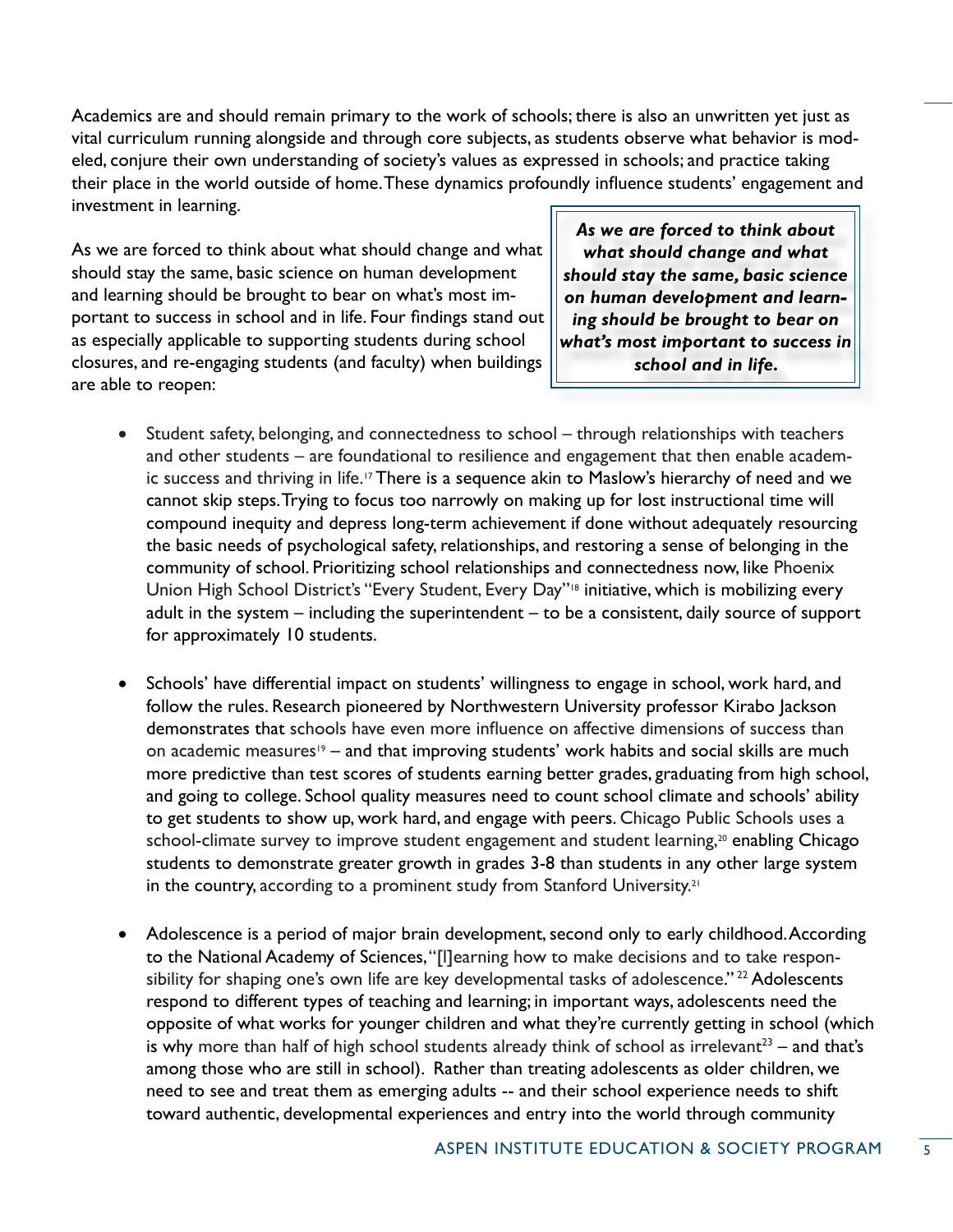service and internships/apprenticeships, ideally through structured pathways that build social capital and lead to living-wage work when completed. EL Education maintains the world's largest collection of meaningful student work, $24$  featuring projects that promote critical thinking, creativity, and craftsmanship.

• Experiencing trauma and excessive stress generates predictable physiological and psychological manifestations that undermine learning and overall well-being. While most children and adults will experience high levels of stress at some point throughout the COVID-19 ordeal, some children are much more vulnerable because of the relative lack of safety and stability prior to the pandemic and the dislocation it is causing. Fortunately, a tremendous amount is known about mitigating the impact of trauma and stress, $^{25}$  but the science also explains that, left unaddressed, stress and trauma become toxic in ways that undermine well-being and engagement in learning. In partnership with Aspen Institute's National Commission on Social, Emotional, and Academic Development, Edutopia produced a set of videos that connect the science with promising practices,<sup>26</sup> like what's happening in DC's Van Ness Elementary School.<sup>27</sup> To re-engage students successfully, schools need resources and guidance to assess student wellness and provide intensive supports to students who experienced the greatest adversity during the closures.

# **4. Take a Long-term View of Student Success**

The current moment cannot be defined only by responding to the pandemic. *Even before the crisis*, profound questions were on the table about the role of education in society,

*The current moment cannot be defined only by responding to the pandemic.* 

and what education outcomes are most important for students to be ready to thrive as adults and become contributing members of society. Lackluster results over the last two decades<sup>28</sup> should push all of us to re-think the purpose of education. If policymakers don't focus *now* on orienting education toward the future, policies that had outlived their usefulness before the crisis will be extended in the rush to "return to normal."

Three dynamics are especially important to address alongside efforts to get students back into school:

- • **Future of Work** puts a premium on adaptability, teamwork, communicating across lines of difference, and developing creative solutions to novel problems;
- **Health of Democracy** puts a premium on civil discourse, critically assessing the source of information and a willingness to consider divergent perspectives and evidence, an ethical orientation, and a cultivation of civic virtues.
- **A Robust Conception of Equity** puts a premium on developing students' agency as actors not merely objects of others' plans, developing healthy self-identity, and preparing each young person to take their place as members of American society and their communities while respecting diversity and honoring pluralism.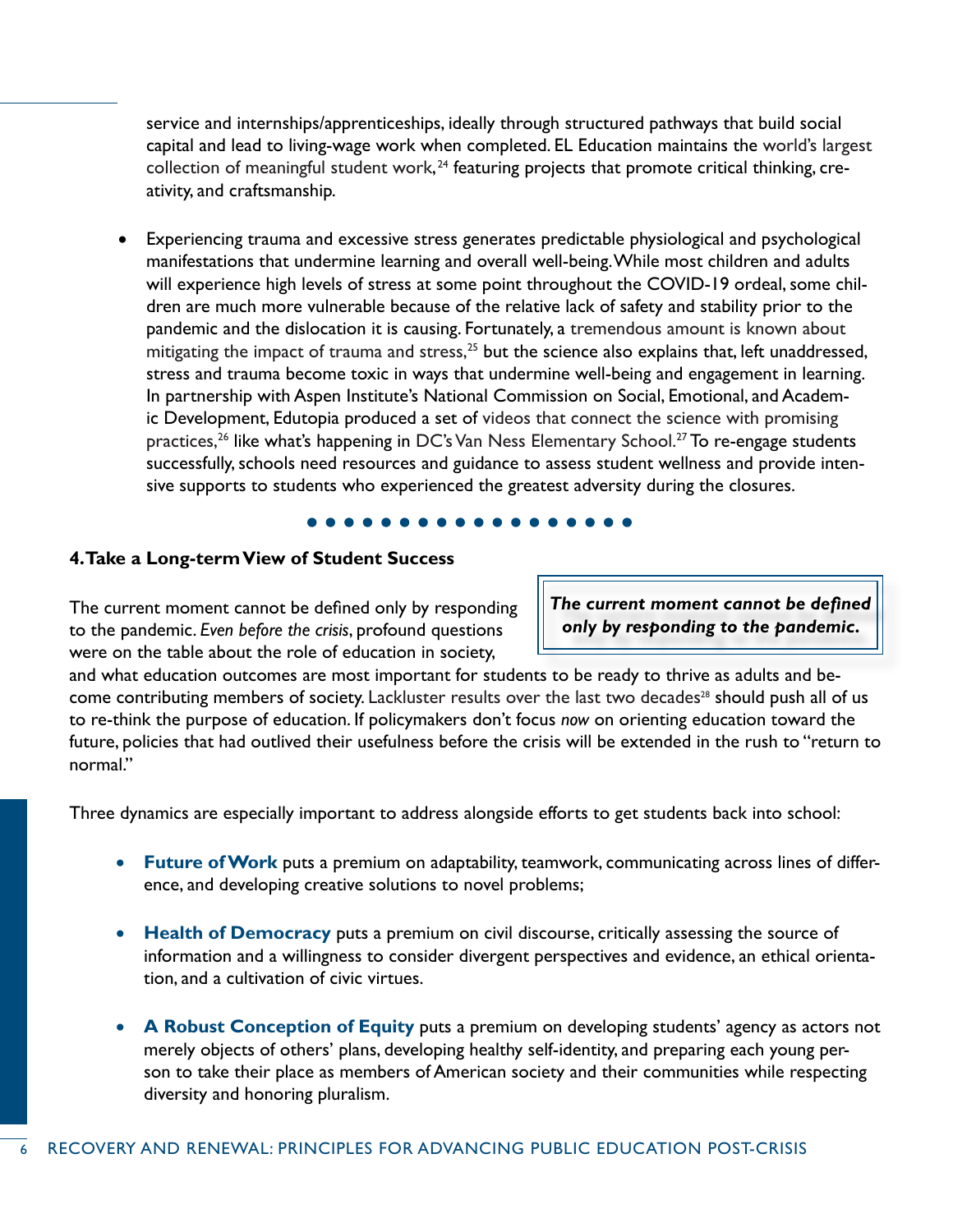Each of these forces is reshaping the world that young Americans are graduating into, now exacerbated by the post-pandemic economy. Leaders must capitalize on the attributes of education that can meet all three: Failing to address any one will inhibit progress on the others, and if all three are pursued seriously but separately, it will overwhelm schools' capacity for positive change. Schools had not oriented adequately toward these dynamics before the crisis; we will do untold damage to young people and society if we don't heed these imperatives as we design the next generation of education practice and policy.

# **5. Embed an Innovation and Learning Agenda**

The magnitude of change in both scale and pace already may have no precedent since the advent of public education. What's to come in the next year or two can arguably be expected to push us even further into new territory. It must be true that in some ways education will never be the same again, but will it be better or worse, in what ways and for whom?

Productive innovation will surely come out of necessity, out of the fierce urgency of now. To learn rapidly, the education sector has to be proactive in capturing what is being tried. Gleaning lessons from failed attempts must be valued just as much as scaling success. The capacity to document, study, and disseminate knowledge regarding education practice has never been more sophisticated -- or more important. But this work is too dynamic and too important to be left to academics alone: States need to activate and engage educators, students, and families as participant-researchers, to work in concert with scholars and the research community to create new insights. All these stakeholders deserve an active role in deciding the future.

*Productive innovation will surely come out of necessity, out of the fierce urgency of now.* 

Respecting rigorous research principles while also honoring local, contextualized knowledge requires shifts in how we go about generating research questions and findings. The research agenda produced by the Aspen Institute's National Commission on Social, Emotional, and Academic Development outlined a new paradigm for practice-informed, useful research,<sup>29</sup> providing a blueprint for pursuing the pragmatic questions practitioners need to answer.

Starting now, states should track innovations and emergency response measures, both official decisions and what actually happens when put into practice; determine the most important questions to explore by first asking students and parents what's most important to them, and organize working groups to learn quickly and adapt policy and practice decisions going forward. Empanel students and parents as part of the steering committee for these efforts. Value the unique insights they bring to the process, and compensate them for their time (everyone else on the steering committee likely is being paid for their time spent). Publish and share what is learned.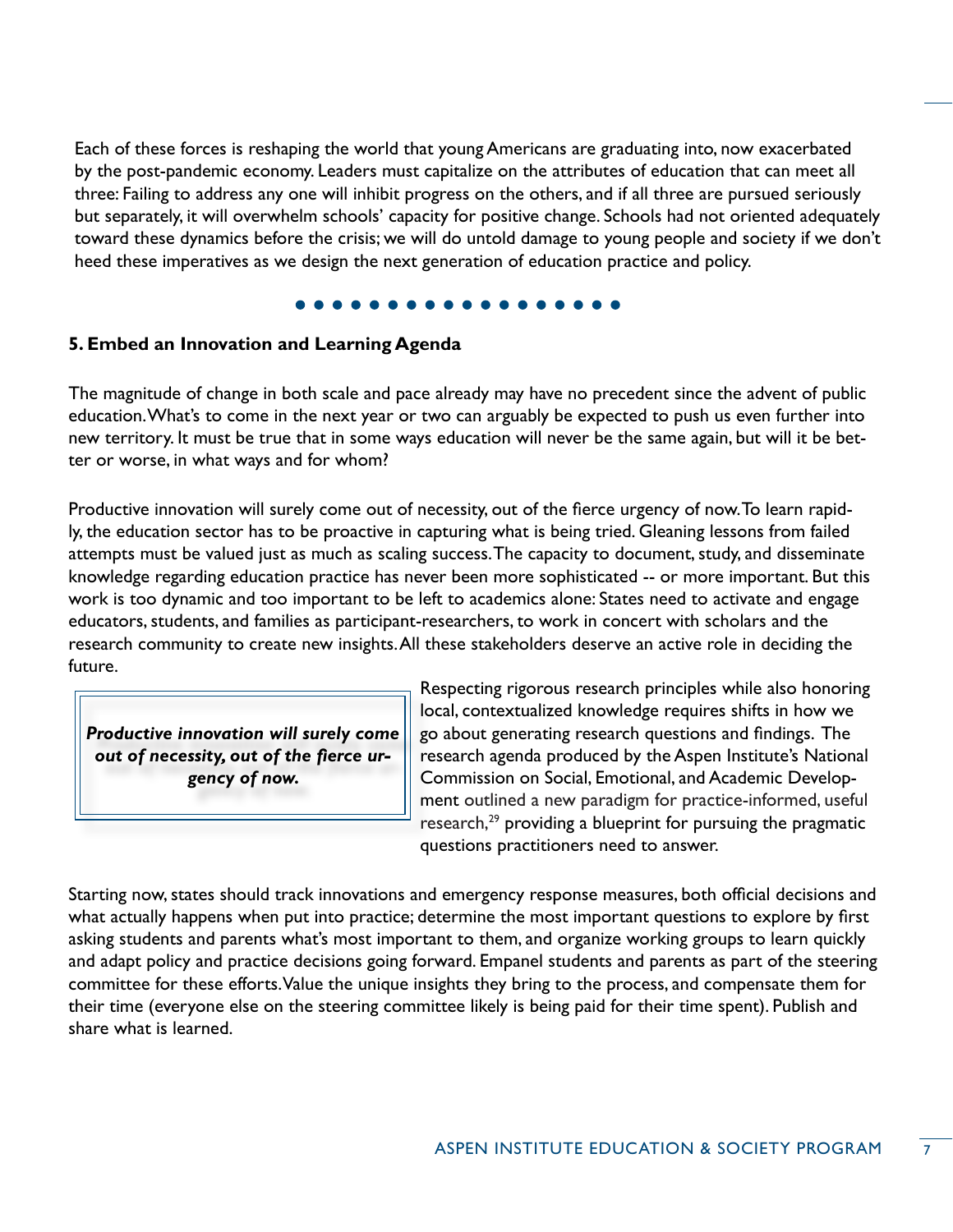# Answering the Call

We are called by this moment to move beyond the Jeffersonian vision that spawned public education in our

nation as a "general diffusion of knowledge." Rather, we must emerge from isolation focused on Dr. King's insight that we are all, every member of society, "caught in an inescapable network of mutuality, tied in a single garment of destiny. Whatever affects one directly, affects all indirectly. I can never be what I ought to be until you are what you ought to be, and you can never be what you ought to be until I am what I ought to be."

*Whatever affects one directly, affects all indirectly. I can never be what I ought to be until you are what you ought to be, and you can never be what you ought to be until I am what I ought to be." - Dr. Martin Luther King, Jr.*

This period of physical distancing reminds us that public education is profoundly about belonging. Throughout their academic studies, students also learning how to take their place in the community, with school as prelude and practice for participating in society at-large. It is the promise we make to each other that every one of us has an ownership stake in America, that we each deserve the chance to act on our ambitions and abilities; this is the social contract that public education represents. Response must be matched with renewal to meet the mission of public education. It is no exaggeration to say the future of America depends on it.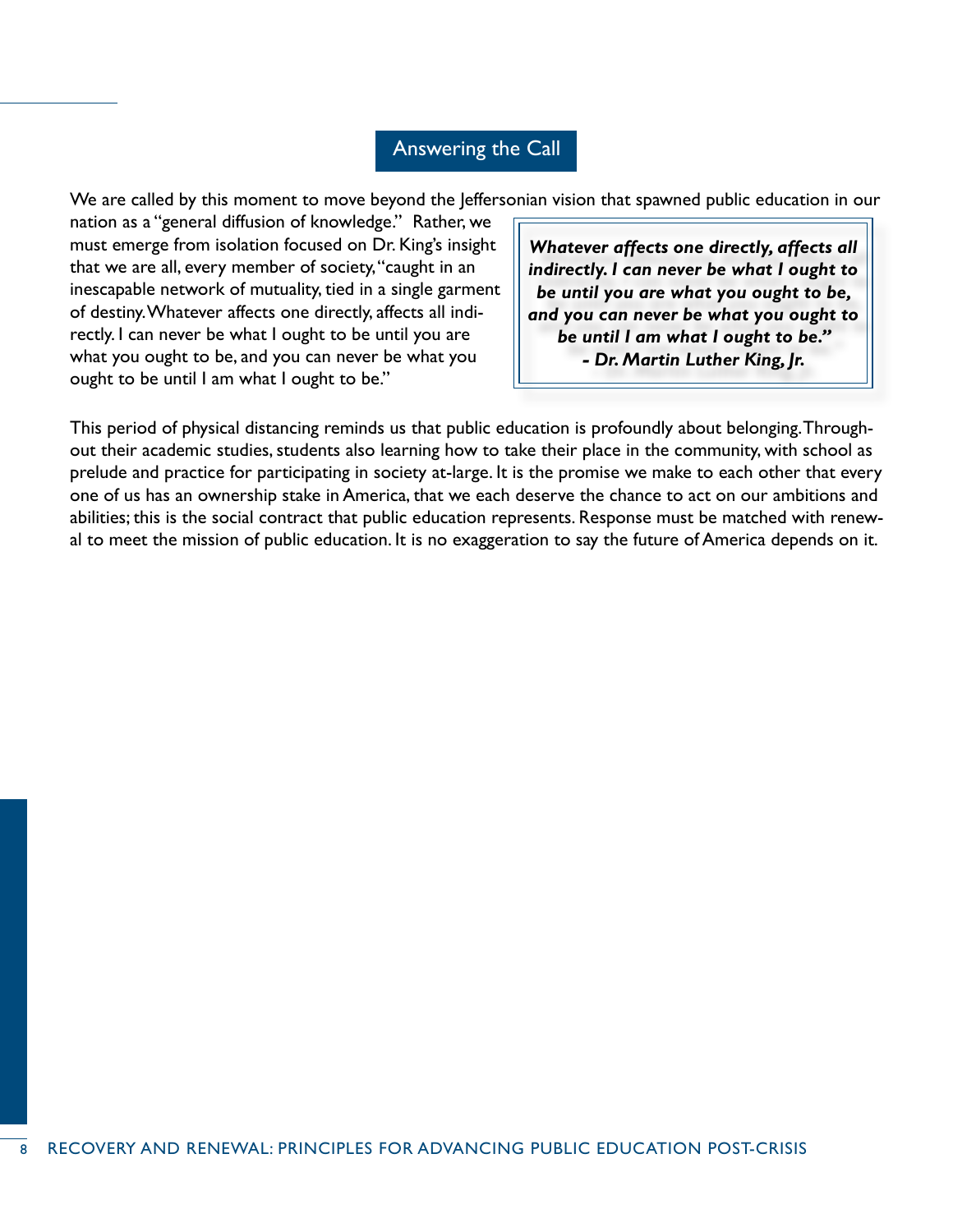# **End Notes**

- <sup>1</sup>Mansfield, Erin and Conlon, Shelly, "Coronavirus for Kids Without Internet: Quarantined Worksheets, Learning in Parking Lots," *USA Today*, 1 April 2020, [https://www.usatoday.com/story/news/educa](https://www.usatoday.com/story/news/education/2020/04/01/coronavirus-internet-speed-broadband-online-learning-school-closures/5091051002/)[tion/2020/04/01/coronavirus-internet-speed-broadband-online-learning-school-closures/5091051002/](https://www.usatoday.com/story/news/education/2020/04/01/coronavirus-internet-speed-broadband-online-learning-school-closures/5091051002/)
- 2 Healy, Jack, "It's 'People, People, People' as Lines Stretch Across America," *The New York Times,* 12 April 2020,<https://www.nytimes.com/2020/04/12/us/coronavirus-long-lines-america.html>
- <sup>3</sup>Bowie, Liz, "Baltimore-area Schools Face Technology Gap to Reach Students at Home During Coronavirus Shutdown," *The Baltimore Sun,* 16 April 2020, [https://www.baltimoresun.com/corona](https://www.baltimoresun.com/coronavirus/bs-md-schools-technology-distance-learning-20200416-livo4syohbfdvcj56zbpfwwjta-story.html)[virus/bs-md-schools-technology-distance-learning-20200416-livo4syohbfdvcj56zbpfwwjta-story.](https://www.baltimoresun.com/coronavirus/bs-md-schools-technology-distance-learning-20200416-livo4syohbfdvcj56zbpfwwjta-story.html) [html](https://www.baltimoresun.com/coronavirus/bs-md-schools-technology-distance-learning-20200416-livo4syohbfdvcj56zbpfwwjta-story.html)
- 4 Hoge, Patrick, "Coping with Stress of Coronavirus Crisis a Challenge for California's Students," *Ed Source,* 23 March 2020, [https://edsource.org/2020/coping-with-coronavirus-crisis-a-chal](https://edsource.org/2020/coping-with-coronavirus-crisis-a-challenge-for-californias-students/626683)[lenge-for-californias-students/626683](https://edsource.org/2020/coping-with-coronavirus-crisis-a-challenge-for-californias-students/626683)
- 5 Da Silva, Chantal, "Texas Hospital Child Abuse Cases rise in COVID-19 Outbreak: It's Hard to Think It's just Coincidental," *Newsweek*, 22 March 2020, [https://www.newsweek.com/texas-hospital-child](https://www.newsweek.com/texas-hospital-child-abuse-cases-rise-covid-19-outbreak-1493642)[abuse-cases-rise-covid-19-outbreak-1493642](https://www.newsweek.com/texas-hospital-child-abuse-cases-rise-covid-19-outbreak-1493642)
- 6 Dodd, Henry, "I Can't Believe I Am Going to Say This, but I Would Rather Be at School," *The New York Times,* 14 April 2020 [https://www.nytimes.com/2020/04/14/us/school-at-home-students-corona](https://www.nytimes.com/2020/04/14/us/school-at-home-students-coronavirus.html)[virus.html](https://www.nytimes.com/2020/04/14/us/school-at-home-students-coronavirus.html)
- 7 Green, Erica and Faulu, Lola, "Schools Transform Into 'Relief' Kitchens, but Federal Aid Fails to Keep Up," *The New York Times,* 19 April 2020, [https://www.nytimes.com/2020/04/19/us/politics/coronavi](https://www.nytimes.com/2020/04/19/us/politics/coronavirus-school-meals-relief.html)[rus-school-meals-relief.html](https://www.nytimes.com/2020/04/19/us/politics/coronavirus-school-meals-relief.html)
- 8 "Number and Percentage of Public-School Students Eligible for Free or Reduced-price Lunch, by State: Selected years", *National Center for Education Statistics,* [https://nces.ed.gov/programs/digest/d18/tables/dt18\\_204.10.asp?current=yes](https://nces.ed.gov/programs/digest/d18/tables/dt18_204.10.asp?current=yes)
- 9 Camera, Lauren, "Disconnected and Disadvantaged: Schools Race to Give Students Access," *U.S. News,*  1 April 2020, [https://www.usnews.com/news/education-news/articles/2020-04-01/](https://www.usnews.com/news/education-news/articles/2020-04-01/schools-rush-to-get-students-internet-access-during-coronavirus-pandemic) [schools-rush-to-get-students-internet-access-during-coronavirus-pandemic](https://www.usnews.com/news/education-news/articles/2020-04-01/schools-rush-to-get-students-internet-access-during-coronavirus-pandemic)
- 10Zwang, Ariel, "We're All Supposed to Stay Home. What About Kids Who Aren't Safe There?" *CNN,* 4 April 2020, [https://www.cnn.com/2020/04/04/opinions/domestic-violence-child-abuse-social-dis](https://www.cnn.com/2020/04/04/opinions/domestic-violence-child-abuse-social-distancing-zwang/index.html)[tancing-zwang/index.html](https://www.cnn.com/2020/04/04/opinions/domestic-violence-child-abuse-social-distancing-zwang/index.html)
- 11 "The Changing of the Guard: New Opportunities for Education Leadership," *The Aspen Institute*, [https://www.aspeninstitute.org/programs/education-and-society-program/the-chang](https://www.aspeninstitute.org/programs/education-and-society-program/the-changing-of-the-guard-new-opportunities-for-education-leadership/)[ing-of-the-guard-new-opportunities-for-education-leadership/](https://www.aspeninstitute.org/programs/education-and-society-program/the-changing-of-the-guard-new-opportunities-for-education-leadership/)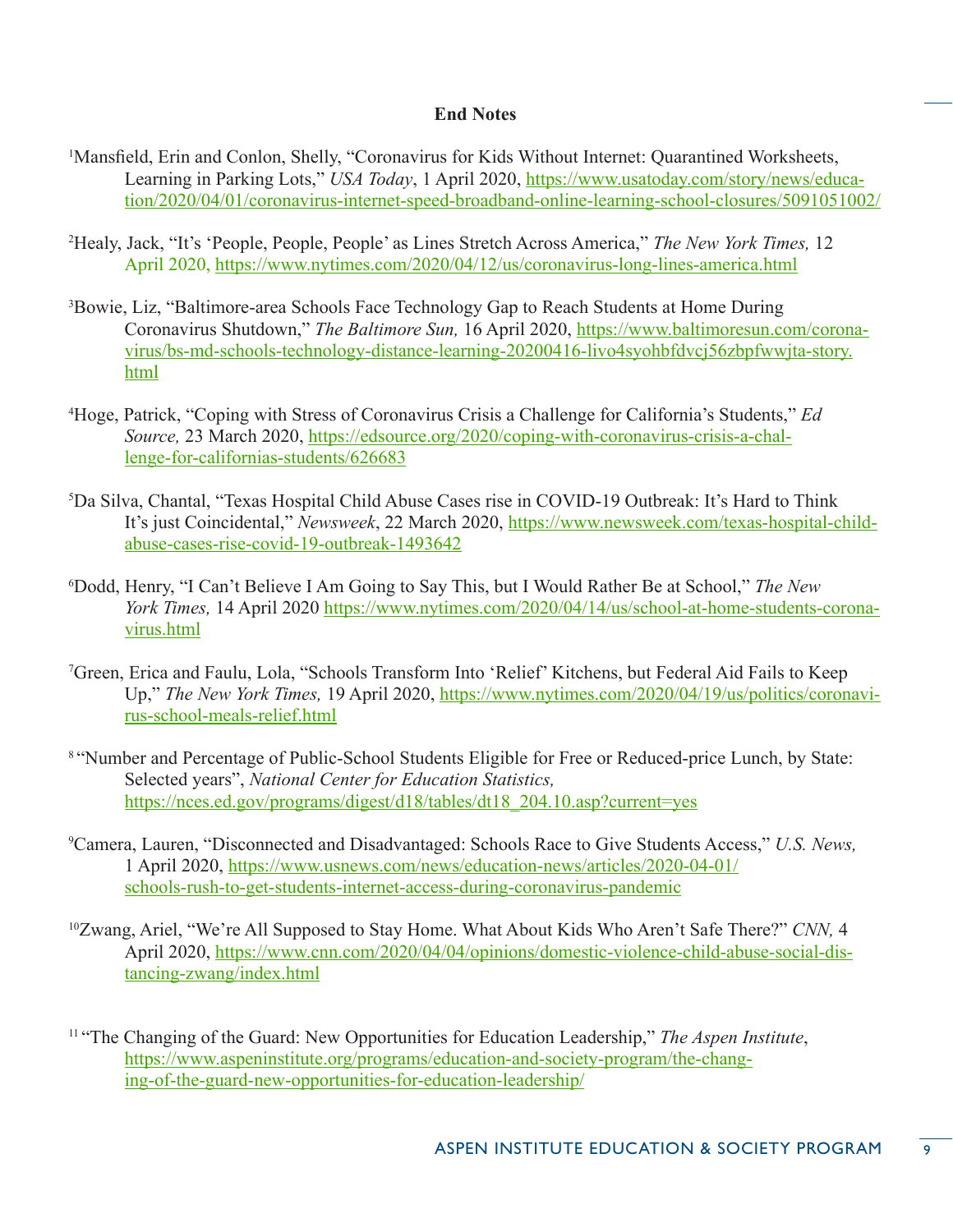# **End Notes**

- 12Wood, Pamela, and Broadwater, Luke, "Maryland Gov. Hogan Announces State Budget Freeze as Coronavirus Hammers Economy, Officials Eye \$2.8B Revenue Loss," *The Baltimore Sun,* 10 April 2020, [https://www.baltimoresun.com/coronavirus/bs-md-hogan-friday-20200410-pvcgdpkbivemhhc](https://www.baltimoresun.com/coronavirus/bs-md-hogan-friday-20200410-pvcgdpkbivemhhc6gtqyjaox2m-story.html)-[6gtqyjaox2m-story.html](https://www.baltimoresun.com/coronavirus/bs-md-hogan-friday-20200410-pvcgdpkbivemhhc6gtqyjaox2m-story.html)
- <sup>13</sup>Stern, Gary, "State aid to NY Schools Holding Steady, For Now, Thanks to Federal Stimulus Cash," *Louhd,* 2 April 2020, [https://www.lohud.com/story/news/coronavirus/2020/04/02/nys-aid-schools](https://www.lohud.com/story/news/coronavirus/2020/04/02/nys-aid-schools-holding-steady-now-thanks-federal-stimulus-cash/5109063002/)[holding-steady-now-thanks-federal-stimulus-cash/5109063002/](https://www.lohud.com/story/news/coronavirus/2020/04/02/nys-aid-schools-holding-steady-now-thanks-federal-stimulus-cash/5109063002/)
- <sup>14</sup>Aldrich, Marta W., "In Response to Coronavirus Pandemic, Tennessee Governor Slashes Proposed School Budget, Retains Vouchers," *Chalkbeat,* 18 March 2020, [https://tn.chalkbeat.](https://tn.chalkbeat.org/2020/3/18/21196076/in-response-to-coronavirus-pandemic-tennessee-governor-slashes-proposed-school-budget-retains-vouche) [org/2020/3/18/21196076/in-response-to-coronavirus-pandemic-tennessee-governor-slashes-pro](https://tn.chalkbeat.org/2020/3/18/21196076/in-response-to-coronavirus-pandemic-tennessee-governor-slashes-proposed-school-budget-retains-vouche)[posed-school-budget-retains-vouche](https://tn.chalkbeat.org/2020/3/18/21196076/in-response-to-coronavirus-pandemic-tennessee-governor-slashes-proposed-school-budget-retains-vouche)
- 15 "Looking for information and resources on the Coronavirus?" *The Forum for Youth Investment*, <https://forumfyi.org/ccn/state/>
- 16Children's Cabinet Toolkit: A Roadmap for Getting Started in Your Community, *The Education Redesign Lab,* July 2019 <https://edredesign.org/press/toolkit.pdf>
- 17 "Key Findings and Implications of the Science of Learning and Development," *American Institutes for Research, the Center for Individual Opportunity, Education Counsel, Learning Policy Institute, Opportunity Institute, Turnaround for Children,* April 2017, [https://www.turnaroundusa.org/wp-content/](https://www.turnaroundusa.org/wp-content/uploads/2018/02/Key-Findings-and-Implications-of-the-Science-of-Learning-Development.pdf) [uploads/2018/02/Key-Findings-and-Implications-of-the-Science-of-Learning-Development.pdf](https://www.turnaroundusa.org/wp-content/uploads/2018/02/Key-Findings-and-Implications-of-the-Science-of-Learning-Development.pdf)
- <sup>18</sup>Gestson, Chad, "Gestson: My Arizona School District Contacts Every Student, Every Day, to Check on Families' Physical, Mental & Emotional Health. Yours Can, Too," *The 74*, 8 April 2020, [https://](https://www.the74million.org/article/gestson-my-arizona-school-district-contacts-every-student-every-day-to-check-on-families-physical-mental-emotional-health-yours-can-too/) [www.the74million.org/article/gestson-my-arizona-school-district-contacts-every-student-every-day](https://www.the74million.org/article/gestson-my-arizona-school-district-contacts-every-student-every-day-to-check-on-families-physical-mental-emotional-health-yours-can-too/)[to-check-on-families-physical-mental-emotional-health-yours-can-too/](https://www.the74million.org/article/gestson-my-arizona-school-district-contacts-every-student-every-day-to-check-on-families-physical-mental-emotional-health-yours-can-too/)
- 19Barshay, Jill, "Study: Boosting Soft Skills is Better Than Raising Test Scores," *The Hechinger Report,* 2 March 2020, [https://hechingerreport.org/early-research-focuses-on-schools-that-develop-students-so](https://hechingerreport.org/early-research-focuses-on-schools-that-develop-students-social-emotional-qualities/)[cial-emotional-qualities/](https://hechingerreport.org/early-research-focuses-on-schools-that-develop-students-social-emotional-qualities/)
- 20 "Cultivating Social, Emotional, and Academic Development," *The University of Chicago, Urban Education Institute,* December 2018, [https://uei.uchicago.edu/sites/default/files/documents/UEI-](https://uei.uchicago.edu/sites/default/files/documents/UEI-NKB%203%20Social%20Emotional%20and%20Academic%20Development.pdf)[NKB%203%20Social%20Emotional%20and%20Academic%20Development.pdf](https://uei.uchicago.edu/sites/default/files/documents/UEI-NKB%203%20Social%20Emotional%20and%20Academic%20Development.pdf)
- 21 "Progress and Promise: Chicago's Nation-Leading Educational Gains," *The Joyce Foundation,* <https://files.eric.ed.gov/fulltext/ED588379.pdf>
- 22 "Supporting Adolescent Health and Development: What Decisionmakers Need to Know," *The National Academies of Science, Engineering, and Medicine*, 2020, [https://www.nap.edu/resource/25388/2%20](https://www.nap.edu/resource/25388/2%20Adolescent%20reports.pdf) [Adolescent%20reports.pdf](https://www.nap.edu/resource/25388/2%20Adolescent%20reports.pdf)